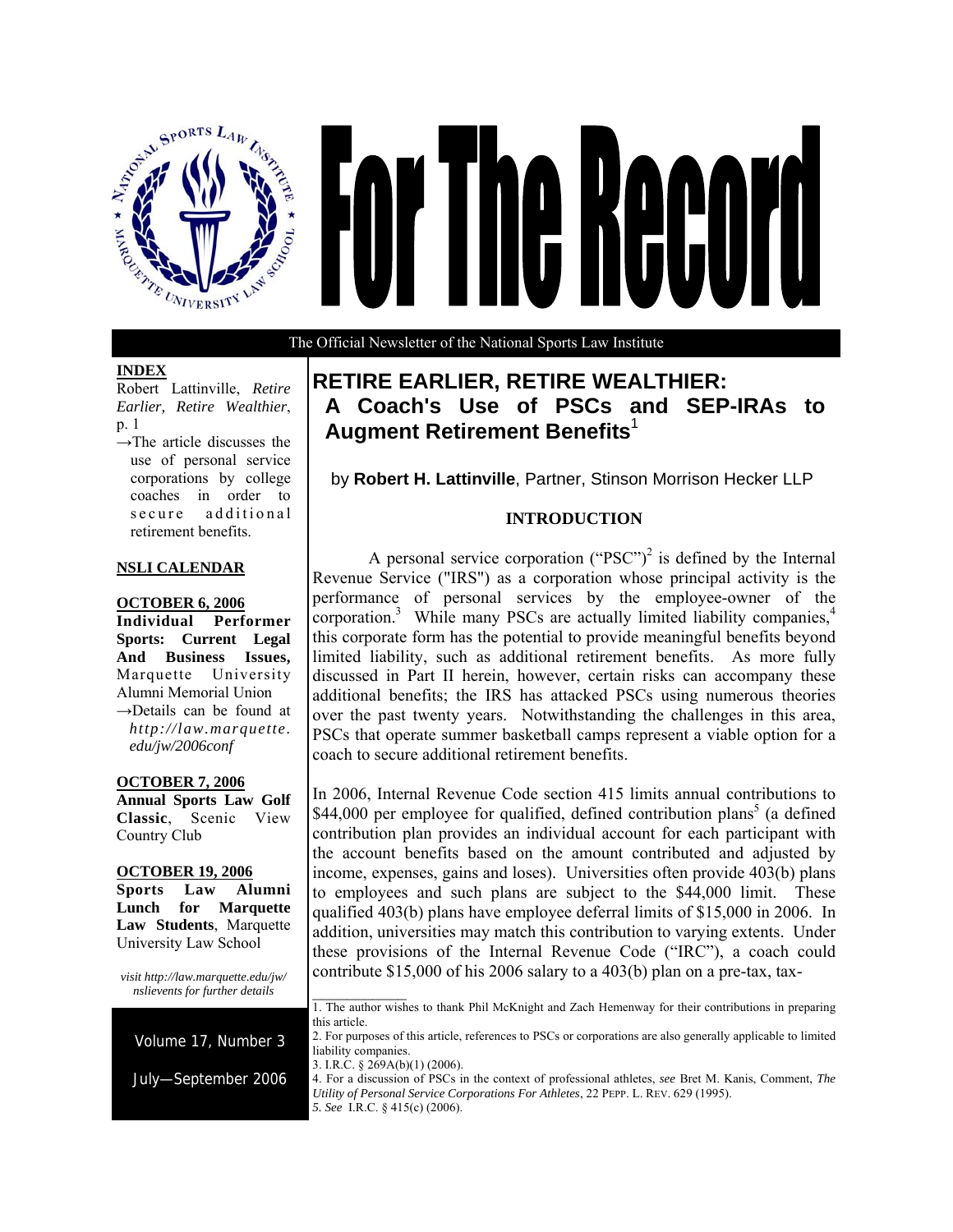

**Robert Lattinville** , Partner, Stinson Morrison Hecker LLP

deferred basis and the coach's employer could supplement that contribution with another \$29,000.

Universities may also offer one or more nonqualified, deferred compensation arrangements to employees that, together with qualified plan contributions, exceed \$44,000. This creates an option other than a PSC which can result in increased retirement benefits; however, as a practical matter, most universities maintain only one employee retirement plan (qualified or non-qualified) and rarely match employee contributions in an amount that approaches the annual maximum. Consequently, it is more likely and easier for the University, from a legal, practical and political standpoint, to accommodate a coach's desire for augmented retirement benefits by establishing employment terms that facilitate this goal via a PSC.

Part I of this article provides an example of how a coach can augment existing retirement benefits via the use of a PSC coupled with the establishment of a SEP-IRA. Part II of this article provides an important analysis of Internal Revenue Code Rules and precedent that should be considered when operating a PSC established to provide additional retirement benefits. Part III posits a conclusion for the coach considering a viable method to augment retirement benefits.

# **PART I**

If a coach desires to establish a PSC for purposes of augmenting retirement benefits, the tax law and precedents dictate that, in most circumstances, the coach take the following steps:

- STEP 1: Estimate Camp Revenue. Determine whether summer camp revenue is sufficient to provide meaningful retirement benefits. The examples that follow permit estimates based on practical considerations and current law.
- STEP 2: Review/Revise Employment Agreement. Assuming the University is agreeable, renegotiate the terms of the coach's employment contract so that the summer camp provision permits (this Step assumes the usual contractual relationship between the University as employer and the coach, in his individual capacity, performing services for his employer):
	- (a) payments to be received by the coach's PSC directly from campers;
	- (b) operation of the camp within the coach's discretion and under the coach's name; and
	- (c) use of University facilities without cost or at favorable rates.
- STEP 3: Form a LLC. Establish a single-member limited liability company to operate camp facilities (e.g., Coach, LLC).
- STEP 4: Observe Corporate Formalities. Coach, LLC should observe requisite corporate formalities – establish a separate checking account, secure appropriate liability insurance, prepare camp brochures and contracts with appropriate liability disclaimers, etc., all in the name of Coach, LLC. These matters, while relatively simple and straightforward, are very important.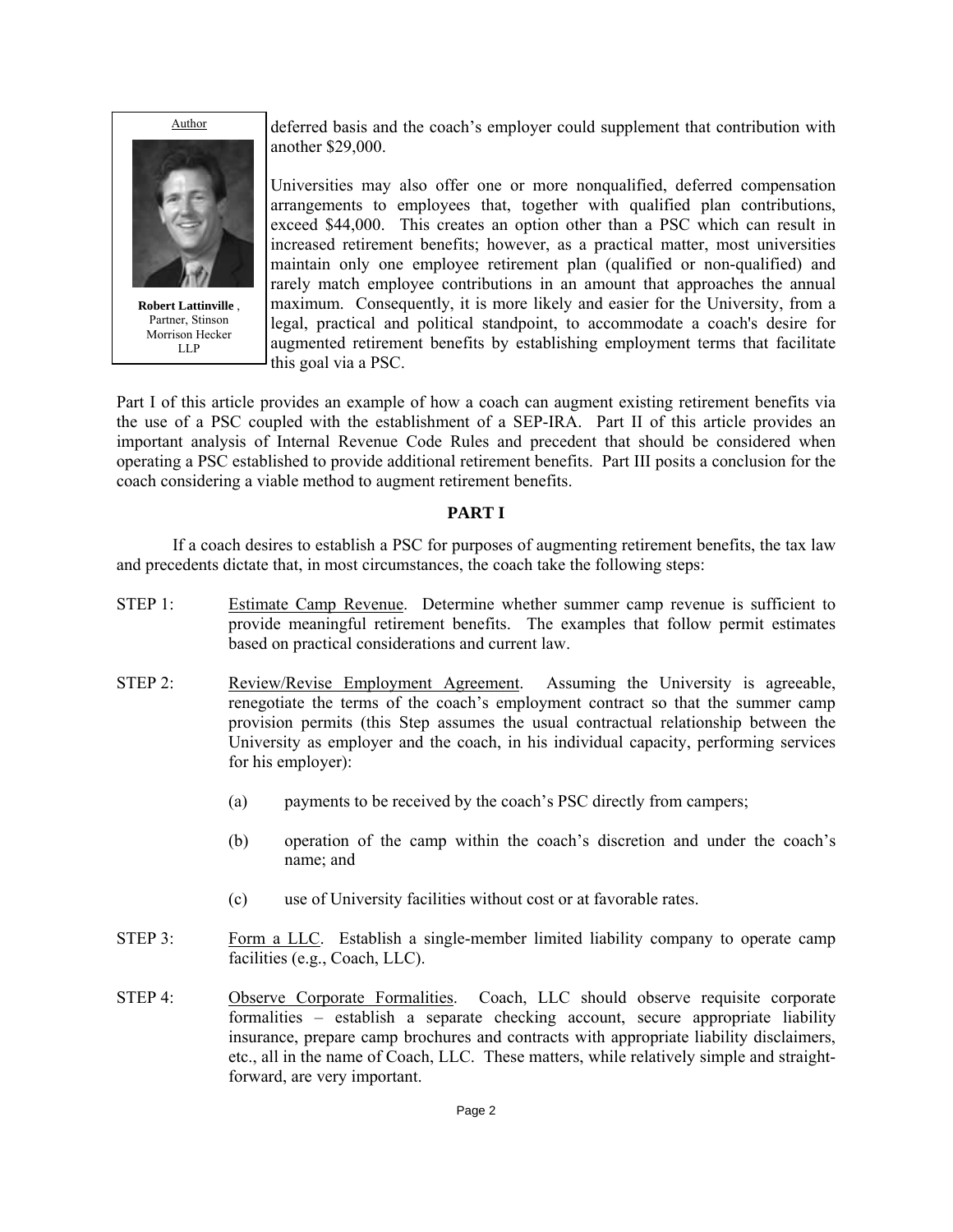- STEP 5: Contracting. Execute the following:
	- (a) a contract by and between Coach, LLC and the coach for the operation of the camp and the right (license) to use the coach's name, likeness, voice, etc., in its promotion;
	- (b) a contract by and between Coach, LLC and the University for the use of the necessary facilities for camp operations;
	- (c) independent contractor agreements by and between Coach, LLC and each of coach's camp assistants for services to be performed at the camp. The assistants must be considered independent contractors and not employees so that Coach, LLC is neither required to withhold employment taxes from their wages nor make contributions to their retirement plans; $\delta$  and
	- (d) contracts by and between Coach, LLC and any third party vendors (T-shirt manufacturers, concessionaires, etc.).

#### STEP 6: Establish a Simplified Employee Pension Plan.

A Simplified Employee Pension Plan, commonly known as a SEP-IRA, is a type of retirement plan that best accommodates a self-employed owner of a PSC. The SEP-IRA is an Individual Retirement Account plan to which employers may make tax-deductible contributions on behalf of eligible employees on a discretionary basis.<sup>7</sup> The employer is allowed a tax deduction for plan contributions, which are made to each eligible employee's SEP-IRA on a discretionary basis. Employees do not pay taxes on SEP contributions, but these contributions are taxed when the employee receives a distribution from the SEP-IRA. Currently, applicable law provides that an employee cannot take distributions (except under special circumstances) until age  $59\frac{1}{8}$  and must begin taking distributions after age 70½.

SEP-IRAs provide certain tax advantages. For example, eligible employees (e.g., a coach as the sole owner of his PSC) can make tax-deductible deposits to his SEP up to 25% of total compensation<sup>9</sup> not to exceed \$44,000.<sup>10</sup> And, just as in a coach's 403 (b) plan sponsored by an employer, these investments (hopefully) grow tax deferred until they are withdrawn.

Establishing a SEP-IRA is simple – a coach would simply complete an IRS Form 5305- SEP and an IRA investment application. The IRS form obviously is readily available, and the IRA application can be supplied by a financial institution. Most financial institutions (e.g., mutual fund companies) do not charge for establishing a SEP.

 $\mathcal{L}_\text{max}$ 

<sup>6.</sup> *See* I.R.C. § 3102 (2006); I.R.C. § 3301 (2006); Treas. Reg. 31.3401(c)-1 (2006).

<sup>7.</sup> *See generally* I.R.C. § 408(k) (2006) (defining simplified employee pension).

<sup>8.</sup> *See* I.R.C. § 72(t) (2006). People who take taxable distributions from IRA programs before this age, if they do not meet one of the exceptions, are subject to a premature distribution penalty tax.

<sup>9.</sup> I.R.C. § 404(h)(1)(C) (2006).

<sup>10.</sup> If the coach is the sole owner of the PSC, the effective amount of this contribution is reduced to approximately 20% of compensation because the coach must pay self-employment tax on his compensation.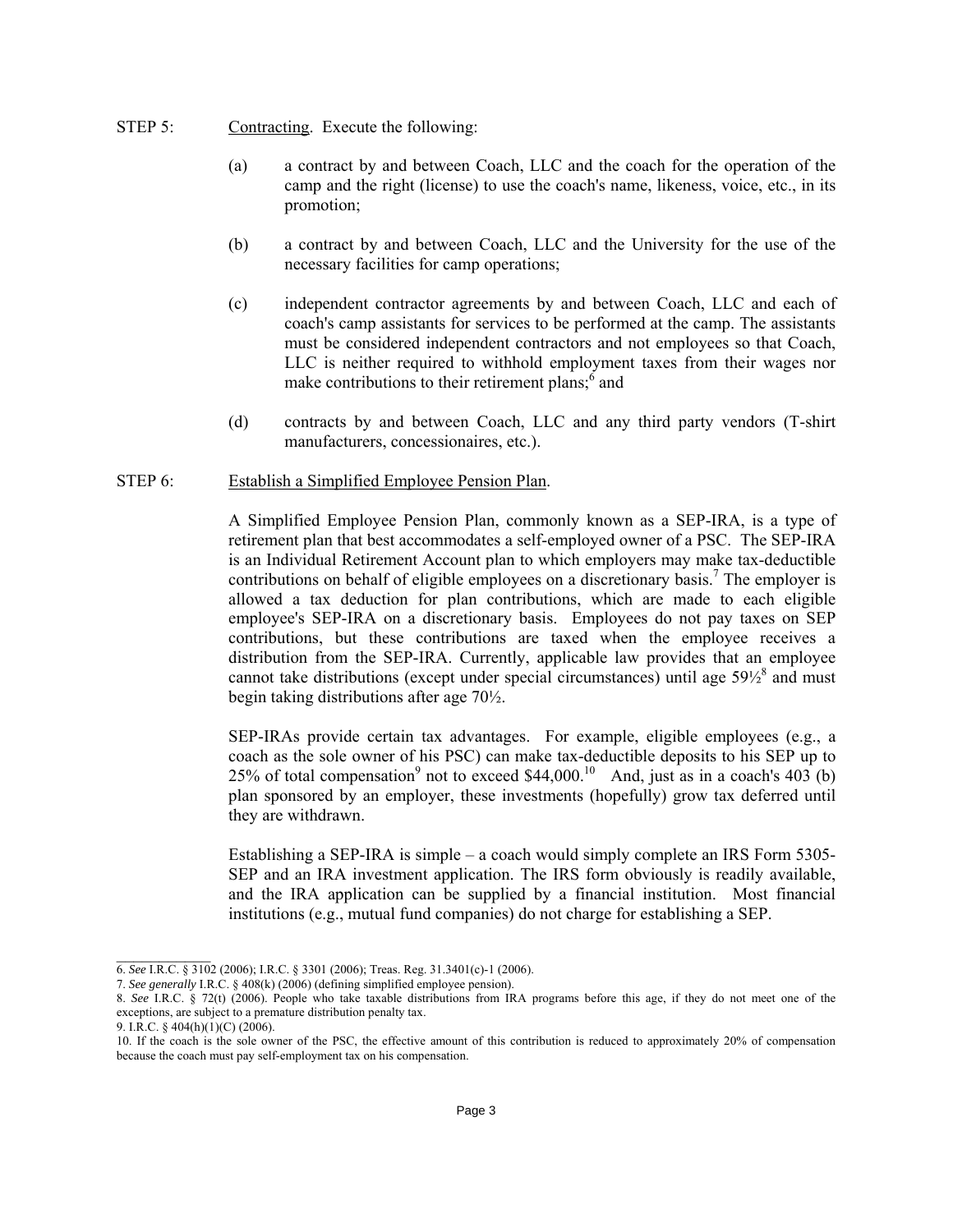Administering the plan is also a simple process. The coach can direct the investments, with assistance if desired, once the account is open and funded. **Note: A coach should be certain to consult a tax professional each year that he desires to make a contribution as the law in this area frequently changes and penalties can be assessed, for example, for exceeding contribution limits.** 

#### STEP 7: Disburse Funds Each Tax Year

 After paying all expenses (wages to assistants, facility rental fees, etc.) and applicable taxes (including self-employment taxes), Coach, LLC, makes the maximum allowable contribution to the coach's SEP-IRA plan, then pays the balance of the funds to the coach.

#### Examples Of the Process:

 Assume that a college coach, in his individual capacity, executes a contract with his university to provide coaching services and that college coach operates a summer sports camp at his universityemployer's facilities. The coach establishes a limited liability company, Summer Camp, LLC, to run the camps, and in the name of Summer Camp, LLC, sets up a SEP-IRA plan.

The coach is the sole member (owner) of Summer Camp, LLC. Summer Camp, LLC will enter into the following contracts in order to operate the camp: (1) camp participation agreements with each of the campers (including an appropriate liability waiver and release); (2) facilities usage agreements with the University; (3) an employment agreement with the coach for the coach's services at the camp; (4) independent contractor agreements with assistant coaches and officials for their services in conjunction with operating the camp; and (5) various supplier or sponsorship agreements for insurance, concessions, endorsements, etc.

Assume that Summer Camp, LLC generates revenue from the operation of sports camps during the summer of 2006. For purposes of this example, further assume all revenue comes from fees paid by campers to attend camp, $11$  and that Coach pays two assistant coaches and his director of operations as independent contractors. Also, officials receive standard rates and modest facilities usage fees will be paid to the university.

Examples A and B assign values to the revenue and expense items described above. Example A demonstrates that, under current law, net earnings of \$35,000 can generate a SEP contribution of approximately \$6,500. Example B demonstrates that approximately \$225,000 in net revenue is needed to generate a contribution near the \$44,000 maximum under current law.

 $\mathcal{L}_\text{max}$ 

**For the coach that desires to augment his retirement contribution . . .establishing a PSC to operate profitable summer sports camps represents the most realistic opportunity to secure these benefits without requiring major revisions to his coaching contract or risking an unfavorable IRS audit.**

<sup>11.</sup> Revenue received from the sale of concessions or merchandise would likely be subject to sales tax and require separate business licenses. These issues are beyond the scope of this article.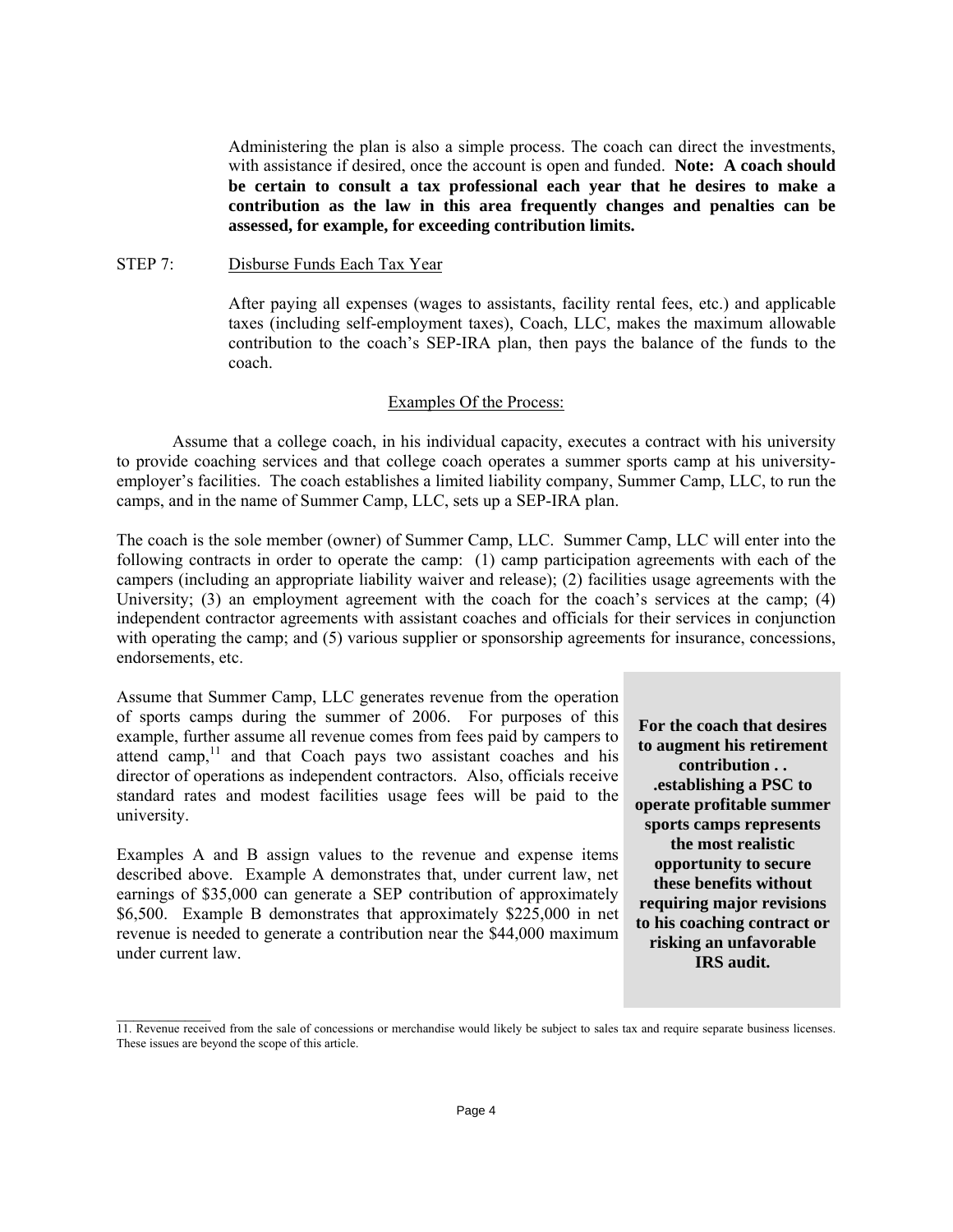# **EXAMPLE A Contribution Estimate Based on \$35,000 Net Camp Revenue**

*The example below is for illustration purposes only and should not be considered legal, accounting or other professional advice. Individuals should seek the advice of a qualified tax professional to determine whether the establishment and contribution to a SEP-IRA or other qualified retirement plan is appropriate and such decision should be based on such person's personal financial situation.* 

| Assumptions:                                                      | \$60,000 in camp revenue                  |                                                        |                        |  |  |
|-------------------------------------------------------------------|-------------------------------------------|--------------------------------------------------------|------------------------|--|--|
|                                                                   | \$25,000 in camp expenses                 |                                                        |                        |  |  |
|                                                                   |                                           | 25% contribution percentage (maximum)                  |                        |  |  |
| Gross Camp Revenue                                                |                                           |                                                        | \$60,000               |  |  |
| Camp Expenses                                                     |                                           | \$7,500 Assistant Coach                                |                        |  |  |
|                                                                   |                                           | \$7,500 Assistant Coach                                |                        |  |  |
|                                                                   |                                           | \$5,000 Director of Operations                         |                        |  |  |
|                                                                   |                                           | \$3,000 Officials                                      |                        |  |  |
|                                                                   |                                           | \$2,000 Operating Expenses                             | \$25,000               |  |  |
|                                                                   |                                           |                                                        | \$35,000 Net Earnings  |  |  |
|                                                                   | Calculate Self-Employment Tax             |                                                        | $$2,473*$              |  |  |
| <b>Adjusted Net Earnings</b>                                      |                                           |                                                        | \$32,527               |  |  |
|                                                                   | (Net Earnings – Self Employment Tax)      |                                                        |                        |  |  |
|                                                                   | <b>Desired Contribution Percentage</b>    |                                                        | 0.25                   |  |  |
|                                                                   |                                           | (Desired contribution percentage of earned income, 0 – |                        |  |  |
|                                                                   | 25%, which can vary each year)            |                                                        |                        |  |  |
|                                                                   |                                           |                                                        |                        |  |  |
| Contribution Factor (Add 1.00 to Desired Contribution Percentage) |                                           |                                                        | 1.25                   |  |  |
|                                                                   | Adjusted Earned Income (AEI)              |                                                        | \$26,021               |  |  |
|                                                                   |                                           | (Divide Adjusted Net Earnings by Contribution Factor)  |                        |  |  |
|                                                                   | Maximum Earned Income Allowed             |                                                        | \$220,000 (2006 Limit) |  |  |
|                                                                   |                                           |                                                        |                        |  |  |
| Final Earned Income (FEI)                                         |                                           |                                                        | \$26,021               |  |  |
|                                                                   | (The lesser of Maximum Allowed or AEI)    |                                                        |                        |  |  |
|                                                                   | Preliminary Contribution Amount           |                                                        | \$6,505                |  |  |
|                                                                   | (Multiply Contribution Percentage by FEI) |                                                        |                        |  |  |
| Maximum Dollar Contribution Amount Allowed                        |                                           |                                                        | \$44,000 (2006 Limit)  |  |  |
|                                                                   |                                           |                                                        |                        |  |  |
| <b>Contribution Amount</b>                                        |                                           | (The lesser of Maximum Dollar Contribution Amount or   | $$6,505*$              |  |  |
|                                                                   | <b>Preliminary Contribution Amount)</b>   |                                                        |                        |  |  |
|                                                                   |                                           |                                                        |                        |  |  |

\*This assumes Coach has no other employment related income. To the extent Coach has other W-2 or self-employment income, this amount could be less, thus resulting in a larger potential SEP contribution amount. Calculation of Self-Employment Tax based on Social Security wage base of \$94,200 for 2006.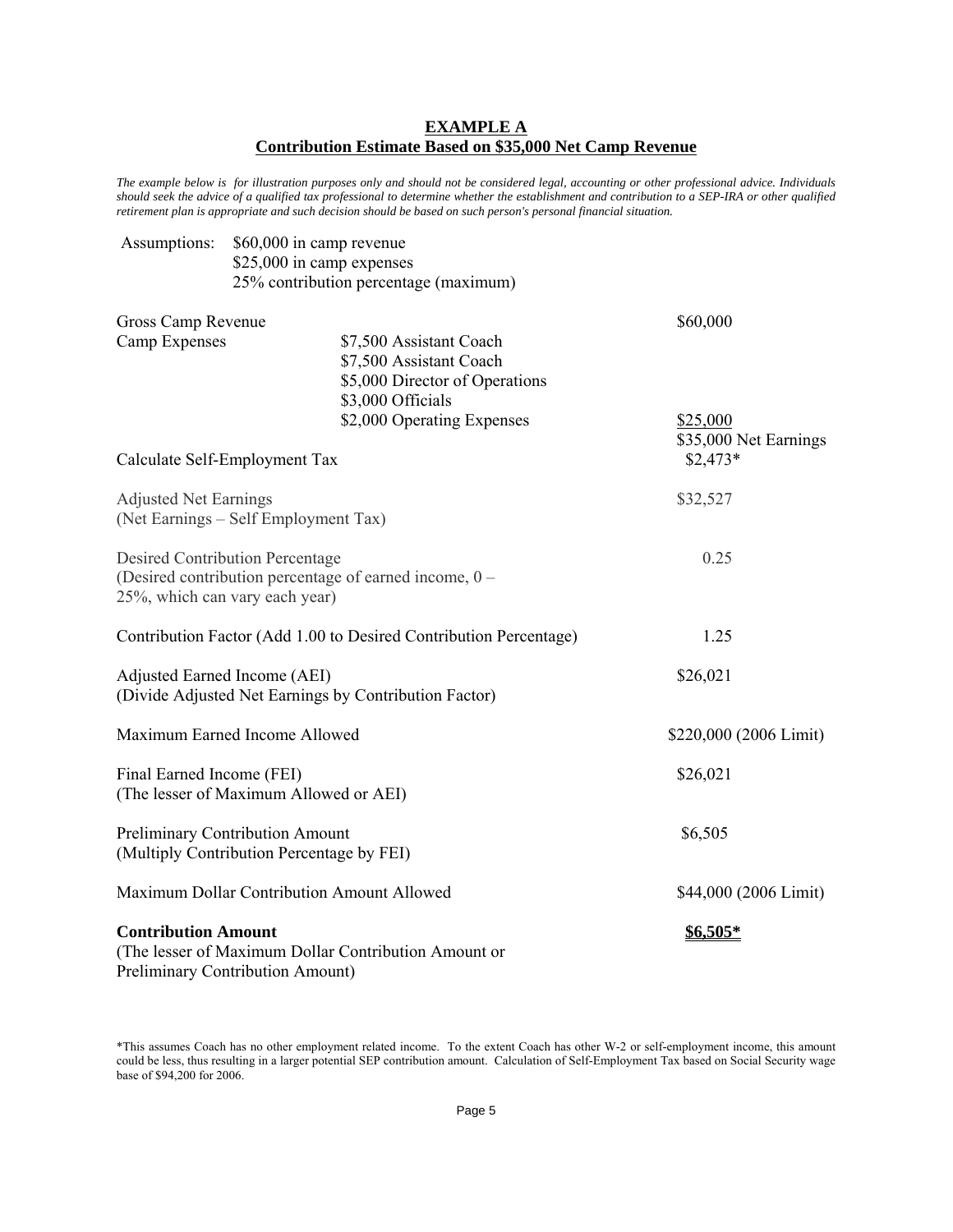# **EXAMPLE B Contribution Estimate Based on \$225,000 Net Camp Revenue**

*The example below is for illustration purposes only and should not be considered legal, accounting or other professional advice. Individuals should seek the advice of a qualified tax professional to determine whether the establishment and contribution to a SEP-IRA or other qualified retirement plan is appropriate and such decision should be based on such person's personal financial situation.* 

| Assumptions:                                                                                                                       | \$275,000 in camp revenue<br>\$50,000 in camp expenses |                                                                                         |                        |  |  |  |
|------------------------------------------------------------------------------------------------------------------------------------|--------------------------------------------------------|-----------------------------------------------------------------------------------------|------------------------|--|--|--|
|                                                                                                                                    |                                                        | \$25% contribution percentage (maximum)                                                 |                        |  |  |  |
| Gross Camp Revenue<br>Camp Expenses                                                                                                |                                                        | \$15,000 Assistant Coach<br>\$15,000 Assistant Coach<br>\$10,000 Director of Operations | \$275,000              |  |  |  |
|                                                                                                                                    |                                                        | \$5,000 Officials<br>\$5,000 Operating Expenses                                         | \$50,000               |  |  |  |
|                                                                                                                                    |                                                        |                                                                                         | \$225,000 Net Earnings |  |  |  |
| Calculate Self-Employment Tax                                                                                                      |                                                        |                                                                                         | \$8,853*               |  |  |  |
| <b>Adjusted Net Earnings</b><br>(Net Earnings – Self Employment Tax)                                                               |                                                        |                                                                                         | \$216,147              |  |  |  |
| <b>Desired Contribution Percentage</b><br>(Desired contribution percentage of earned income, 0 –<br>25%, which can vary each year) |                                                        |                                                                                         | .25                    |  |  |  |
| Contribution Factor (Add 1.00 to Desired Contribution Percentage)                                                                  |                                                        |                                                                                         | 1.25                   |  |  |  |
| Adjusted Earned Income (AEI)<br>(Divide Adjusted Net Earnings by Contribution Factor)                                              |                                                        | \$172,917                                                                               |                        |  |  |  |
| Maximum Earned Income Allowed                                                                                                      |                                                        |                                                                                         | \$220,000 (2006 Limit) |  |  |  |
| Final Earned Income (FEI)<br>(The lesser of Maximum Allowed or AEI)                                                                |                                                        | \$172,917                                                                               |                        |  |  |  |
| Preliminary Contribution Amount<br>(Multiply Contribution Percentage by FEI)                                                       |                                                        |                                                                                         | \$43,229               |  |  |  |
| Maximum Dollar Contribution Amount Allowed                                                                                         |                                                        |                                                                                         | \$44,000 (2006 Limit)  |  |  |  |
| <b>Contribution Amount</b><br><b>Preliminary Contribution Amount)</b>                                                              |                                                        | (The lesser of Maximum Dollar Contribution Amount or                                    | \$43,229*              |  |  |  |

\*\*This assumes Coach has no other employment related income. To the extent Coach has other W-2 or self-employment income, this amount could be less, thus resulting in a larger potential SEP contribution amount. Calculation of Self-Employment Tax based on Social Security wage base of \$94,200 for 2006.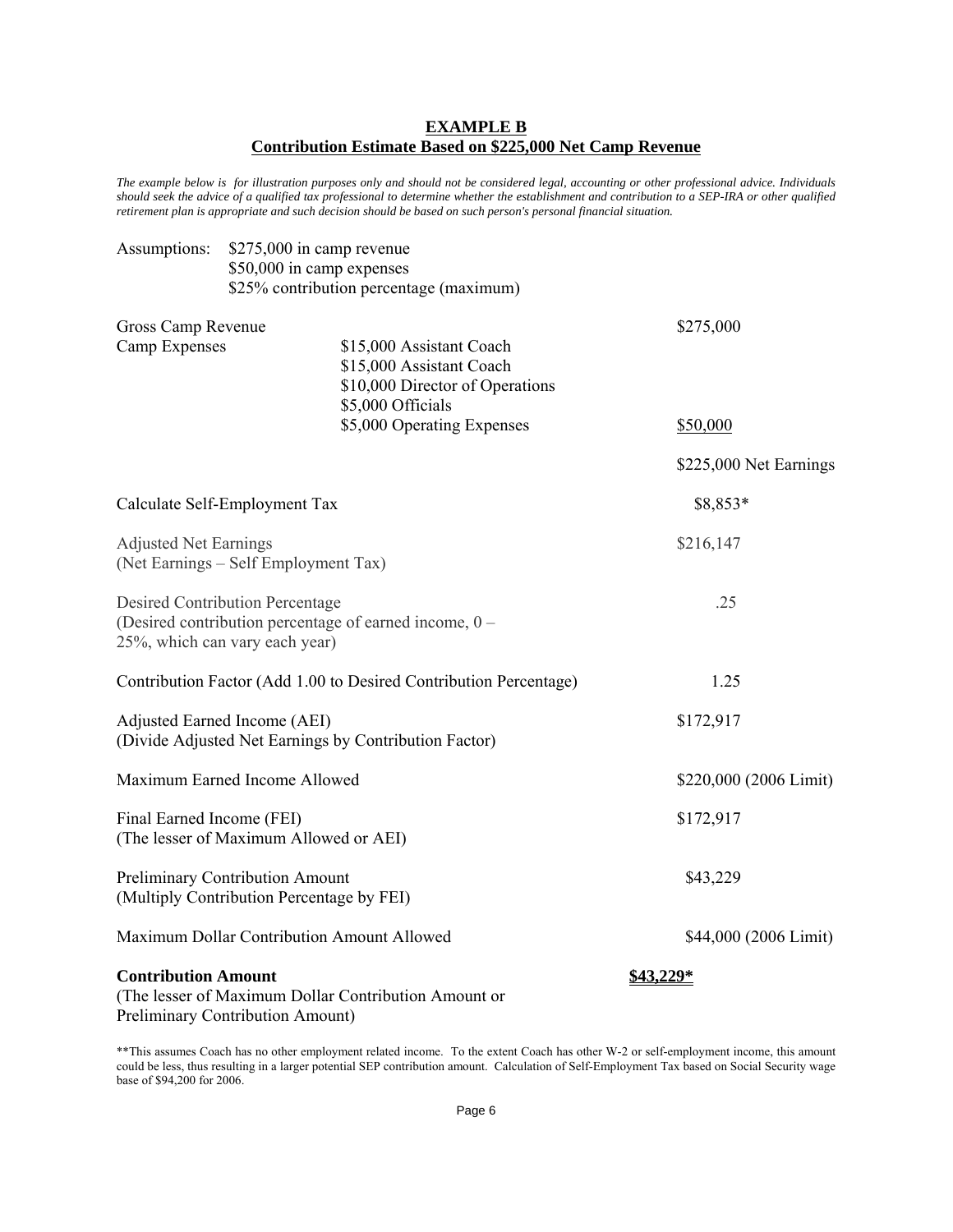#### **PART II: TAX ANALYSIS**

The IRS employs a number of different strategies to challenge PSCs for tax purposes. It is important to consider that if one of these theories is successfully asserted to challenge a coach's PSC, the coach runs the risks that his SEP-IRA plan will be disallowed. For example, if the IRS were to prevail on some of the theories that are described hereafter (e.g., Assignment of Income theory, IRC § 482 or IRC § 269A) then one of the likely consequences would be that the taxpayer's income and expenses would relate back to the university and the coach's employment relationship. Thus, the summer camp expenses of a general nature (such as independent contractor fees, officials' pay and administrative expenses, etc.) would only be deductible to the extent they exceed 2% of the coach's Adjusted Gross Income and would not be deductible at all for purposes of the Alternative Minimum Tax. Further, the expenses, including contributions, related to the SEP-IRA plan would not be deductible at all, since they would not be attributable to the university and coach's employment relationship.

Notwithstanding the theories by which the IRS has challenged PSCs, each theory is based on the principle of challenging and correcting PSCs that are formed in order to avoid or improperly reduce tax payments otherwise due. Because a coach following the steps outlined above would form his PSC as a limited liability company, such challenges would have little effect on the coach's tax obligations as LLC owners are already taxed directly on their PSC's income.12 Moreover, in today's litigious climate, operating a summer camp via the liability protections of a corporate form makes compelling business sense for almost every coach. In other words, in addition to structuring PSCs to avoid IRS scrutiny under these theories, a coach's PSC formed to operate summer camps should be defensible as a legitimate business activity. Consequently, while anyone forming a PSC should be aware of possible IRS theories attacking the form, it is possible for coaches seeking to augment retirement benefits by forming a PSC as a limited liability company to accomplish their goal despite these challenges.

The following are five theories used by the IRS to challenge PSCs:

 $\mathcal{L}_\text{max}$ 

#### 1. IRC Section 269A Reallocation: PSC Performing Substantially All of Its Services for One Employer

Section 269A of the IRC was created specifically to address tax implications for PSCs. Section 269A(a) reads as follows:

If (1) substantially all of the services of a personal service corporation are performed for (or on behalf of) 1 other corporation, partnership, or other entity, and (2) the principal purpose for forming, or availing of, such personal service corporation is the avoidance or evasion of Federal income tax by reducing the income of, or securing the benefit of any expense, deduction, credit, exclusion, or other allowance for, any employee-owner which would not otherwise be available, then the Secretary may allocate all income, deductions, credits, exclusions, and other allowances between such personal service corporation and its employee-owners, if such allocation is necessary to prevent avoidance or evasion of Federal income tax or clearly to reflect the income of the personal service corporation or any of its employee-owners.

Thus, in order to avoid application of IRC § 269A, a coach's PSC should not perform "substantially all" of his services on behalf of one other entity. The IRS has not defined "substantially all" of an individual's services, but generally to avoid IRC § 269A issues a coach's PSC should perform services for entities other than the team or school where he coaches. If the university contracts with the coach's

<sup>12.</sup> *See supra* note 6 (outlining characteristics of an LLC). The primary ramification if the IRS were successful in one of these challenges would involve expenses in operating the company. These expenses would likely not be deductible if, for example, the PSC was deemed a sham corporation under the tax code.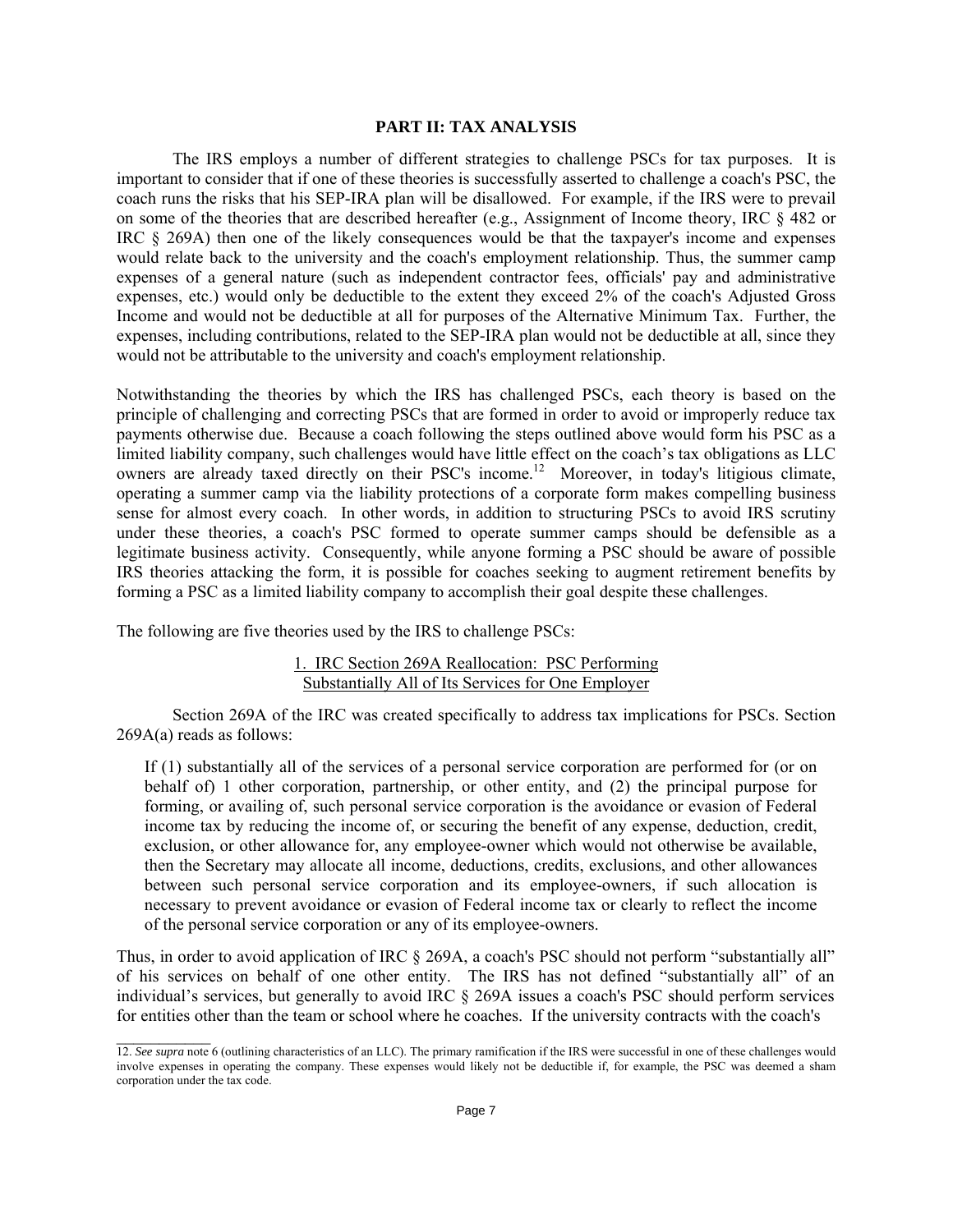PSC for the coach's services, the application of IRC § 269A can be avoided by the coach's PSC also contracting directly with each summer camper or high-school team that participates in his camp. Likewise, a coach's PSC may be engaged by other entities or individuals to make appearances or endorse products as such activities are permissible pursuant to his coaching contract. If the coach contracts with the university in his individual capacity and the coach's PSC contracts directly with the coach to perform services and with summer campers to provide services, an IRC § 269A reallocation should not be an issue.

IRC § 269A could create a problem for coaches who create a PSC solely for tax benefits and are unable to find parties other than a university or professional club interested in engaging the coach's services. However, these coaches still can avoid the application of IRC § 269A by demonstrating a valid purpose for establishing the PSC. Coaches who can validly argue their principal purpose of incorporating is augmenting retirement benefits should not have a problem with this section; the principal purpose of obtaining the benefit of a corporate retirement plan has been held to be a valid purpose in a case involving IRC § 269, which contains similar language to IRC § 269A with reference to corporations.<sup>13</sup>

#### 2. Sham Corporation Theory

The IRS sometimes challenges PSCs and other limited liability companies by classifying them as sham corporations. A sham corporation is a corporation that has no meaningful business purpose. If the IRS refuses to recognize the entity as a corporation, the PSC owner is taxed directly on the income and loses part of the benefit of forming a PSC. Again this will not be a problem for coaches who establish LLCs because these coaches will be taxed directly on the income regardless of the classification. Moreover, it is rare for the IRS to successfully classify a company in this way. Courts usually reject the sham corporation theory unless the corporation has no obvious business purpose and is not a viable entity independent from the person who performs services for the PSC.

While the Supreme Court has not ruled specifically on PSCs and this theory, it has dealt with the sham corporation theory generally. In *Moline Properties, Inc. v. Comm'r*,<sup>14</sup> the entity in question was created by a taxpayer to assume mortgages related to a business deal. The Supreme Court determined that it was indeed a separate entity, holding, "[t]he doctrine of corporate entity fills a useful purpose in business life . . . so long as that purpose is the equivalent of business activity or is followed by the carrying on of business by the corporation, the corporation remains a separate taxable entity."<sup>15</sup>

A case involving the boxer Floyd Patterson further illustrates the sham corporation concept, particularly the egregious circumstances necessary for the IRS to be successful in these kinds of challenges. Patterson's PSC was formed to deal with the ancillary rights to his matches. The corporation had a phone number, but its office was not separate from Patterson's, the corporation owned no equipment or furniture, and the corporation kept very few records. Additionally, it was difficult to argue that the PSC's purpose was dealing with these rights because Patterson's agent had made deals for ancillary rights without incident prior to the PSC's formation. The tax court held that because Patterson's PSC had not managed the activities relating to its purpose and had failed to perform the daily activities of a normal corporation, it was a sham corporation and Patterson was taxed directly on the PSC income.<sup>16</sup>

The sham corporation issue can be avoided by following corporate formalities. These formalities are key

 $\mathcal{L}_\text{max}$ 13. *See* Achiro v. Comm'r*,* 77 T.C. 881, 900-01 (1981).

<sup>14. 319</sup> U.S. 436 (1943).

<sup>15.</sup> *Id.* at 438-39.

<sup>16.</sup> All facts are from *Patterson v. Comm'r*, 25 T.C.M. (CCH) 1230 (1966), *aff'd*, 22 A.F.T.R.2d (P-H) P 5810 (2d. Cir. 1968).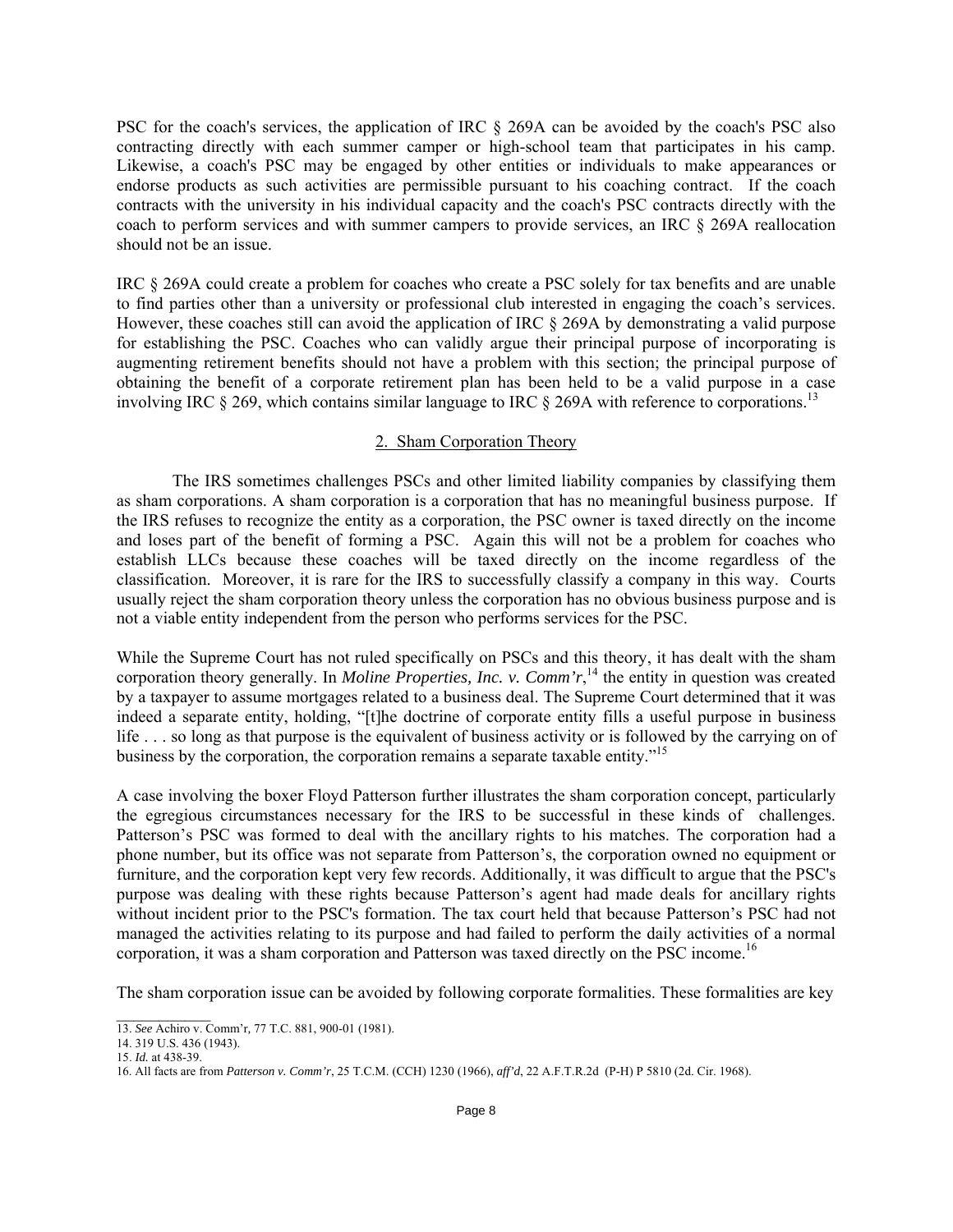to making the corporation an entity separate from the person who reaps its benefits. The most important aspect of these corporate formalities is for the PSC to enter into a contract with the coach for his services and contract out those services to an employer, event, or other entity desiring the coach's services.

Other corporate formalities concern the practical operation of the corporation; a PSC should have its own checking account, keep records of income and expenses, and file tax returns as a separate entity. Activities such as holding organizational meetings (with minutes taken), adopting by-laws, and electing officers and directors can also work in a coach's favor. Finally, maintaining an office for the PSC with a separate telephone number, office equipment, corporate logo, etc. will strengthen the PSC's independence. All these activities help to defend against an IRS claim that the PSC lacks a legitimate business purpose.

#### 3. Assignment of Income Doctrine

Another IRS theory attempting to limit the utility of PSCs is called the assignment of income doctrine. The basic idea of assignment of income is that the actual earner of income should pay the taxes; a person cannot assign their earned income to another person to avoid paying taxes on it. The IRS argues that the coach who performs the services should be taxed directly on the income. If the IRS is successful in this argument the coach is taxed on the entire amount paid to the PSC, rather than the smaller amount distributed to the coach as compensation by the PSC.

The assignment of income doctrine will only apply if the coach is considered an employee of the university he works for, as opposed to an employee of his PSC. There are two necessary elements for a coach to be considered an employee of his PSC and thus avoid the application of this doctrine. First, the PSC must have the right to control the coach's activities as one of its employees. Second, there must be a contract or agreement between the PSC and the organization employing the coach (i.e. a university) recognizing this right to control.<sup>17</sup> This right to control allows the coach to be considered an employee of the PSC, rather than the university, for tax purposes. If a university is unwilling to contract with a coach's PSC, this may result in the assignment of income and expenses directly to the coach. Here again, the LLC form already contemplates such an assignment of income and expenses and the potential application of this doctrine may only deter the taxpayer seeking taxation at corporate rates.

#### 4. Section 482 and Reallocation of Income

 The IRS might challenge a PSC by "reallocating" a portion of the income from the corporation to the coach. Some courts have held that this rule, described in IRC § 482, should be applied to PSCs instead of the assignment of income doctrine.<sup>18</sup> IRC  $\S$  482 reads, in pertinent part, as follows:

In any case of two or more organizations, trades, or businesses . . . owned or controlled directly or indirectly by the same interests, the Secretary may distribute, apportion, or allocate gross income, deductions, credits, or allowances between or among such organizations, trades, or businesses, if he determines that such distribution, apportionment, or allocation is necessary in order to prevent evasion of taxes or clearly to reflect the income of any of such organizations, trades, or businesses.

<sup>17.</sup> *See* Johnson v. U.S., 698 F.2d 372, 374 (9th Cir. 1982). Johnson was a professional basketball player who entered into a contract with a corporation in which he agreed to give the corporation his yearly salary of \$100,000 per year in return for the corporation's promise of \$18,000 per year for the rest of his life. But the corporation did not deal directly with the basketball team, nor was there a contract of exclusivity. The court held that because there was not an exclusive contract between the two parties (Johnson and his PSC), Johnson had to pay taxes on the \$100,000.

<sup>18.</sup> *See, e.g.,* Rubin v. Comm'r, 429 F.2d 650 (2nd Cir. 1970).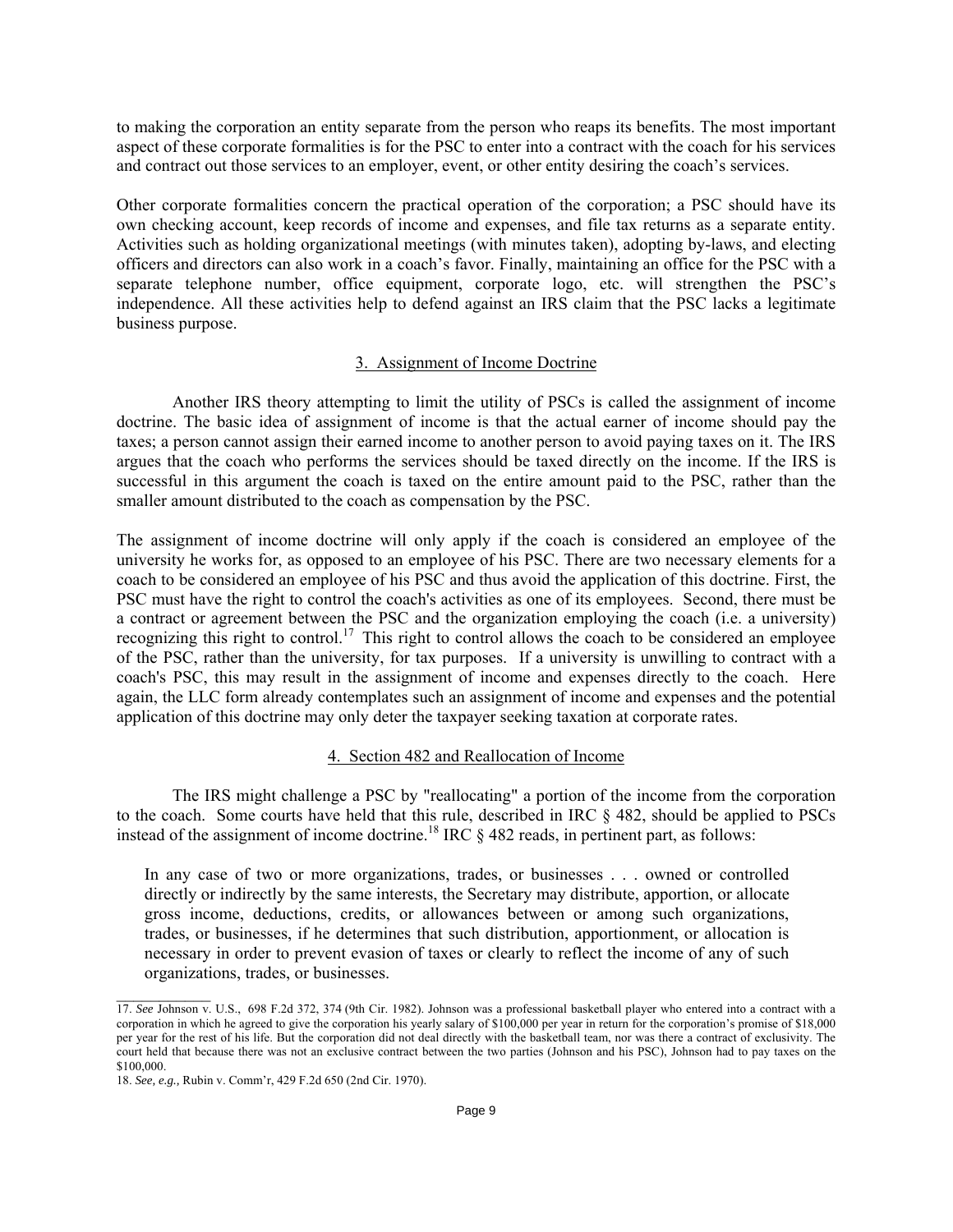The services of a coach should be considered a trade or business. Thus, if the coach owns a PSC, the coach could be deemed to control two entities; the PSC and the coach's own services. But this is only a problem if the coach does not work exclusively for the PSC. For example, if a university contracts directly with the coach and not with the PSC, then the coach is controlling the trade or business of coaching services (a trade or business) as well as the PSC (the second trade or business). If instead the university contracts with the PSC, the coach is only employed by the PSC, and this section is not an issue. A coach will only have an issue under IRC § 482 if the coach renders services for someone or some entity other than the coach's PSC. This is typically the circumstance, however, as most coaches contract with their employer as individuals. Thus, it is important to consider the potential implications of IRC § 482.

In some situations, it can be difficult for a coach's PSC to avoid running afoul of these IRS challenges. For example, a coach seeking to meet the requirements of IRC  $\S$  269A by his PSC providing services to many individuals (e.g., summer campers) or entities necessarily becomes more likely to subject the PSC to IRC § 482s. Notwithstanding, if a coach's PSC is challenged, an IRC § 482 challenge carries relatively innocuous consequences. Even if IRC § 482 applies, its tax effects on the coach are much less punitive than in the other possible IRS challenges. Under IRC § 482, only a portion of the income is reallocated, and this can be only a small portion of total income earned.<sup>19</sup> Also, the IRS generally allows the taxpayer to modify his accounts to reflect the reallocation.<sup>20</sup> These two factors combine to minimize IRC § 482's impact on the benefits of forming a PSC.

#### 5. Section 541 and Personal Holding Company Taxes

 The Internal Revenue Service may attempt to deny the PSC some tax benefits by classifying it as a personal holding company. Under IRC  $\S$  541, a personal holding company is subject to a special penalty tax of 15% on all undistributed personal service income. This special penalty tax is an additional tax on top of the regular corporate income tax. A coach who forms a PSC should take extra care to avoid this punitive tax.

Pursuant to section 542(a), the IRS has two elements in its definition of a personal holding company. The first requirement is that "(a)t least (sixty) percent of (the corporation's) adjusted ordinary gross income . . . for the taxable year is personal holding company income," while the second element is that "(a)t any time during the last half of the taxable year more than (fifty) percent in value of (the corporation's) outstanding stock is owned, directly or indirectly, by or for not more than (five) individuals."<sup>21</sup> If both elements are met, the PSC can be subject to the personal holding company tax.

A PSC usually meets the adjusted ordinary gross income requirement. Personal service contracts are only personal holding income "if the individual who is to perform the services is designated . . . in the contract" and that person owns, either directly or indirectly, at least 25% of the value of the outstanding stock.<sup>22</sup> College coaching contracts almost as a rule designate the coach as the one who must perform the services. And a coach with a PSC will be either the sole shareholder/member or the majority shareholder/member of his corporation/LLC. Consequently, because a PSC has little gross income from sources outside its personal service contracts, the first requirement is usually met in a coaching contract situation.

<sup>19.</sup> In context of professional athletes, this amount would generally equal the compensation the athlete would have received if the parties were dealing in an arm's length transaction. *See* Kanis, *supra* note 4, at 657.

<sup>20.</sup> *See* Rev. Proc. 99-32, 1999-2 C.B. 296.

<sup>21.</sup> I.R.C. § 542(a) (1)-(2) (2006).

<sup>22.</sup> I.R.C. § 543(a)(7) (2006).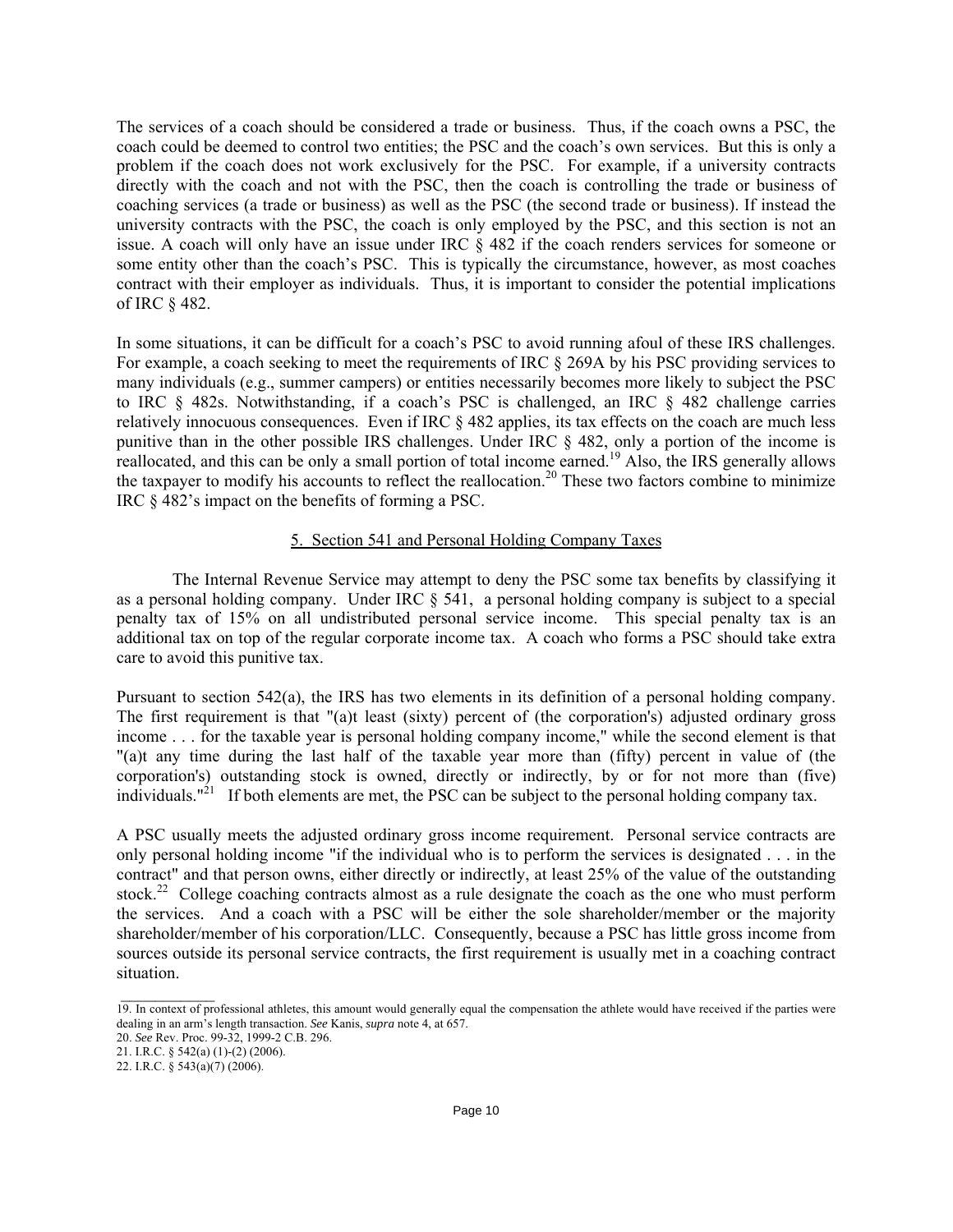Because of the makeup of PSCs – the coach is usually the sole shareholder, and the companies rarely have more than two or three shareholders – the second element of a personal holding company will also almost always be met.

Because both elements are usually met, most PSCs will be considered personal holding companies by the IRS, and this classification can diminish some of the benefits of incorporating a PSC. But this classification only affects *undistributed* income.<sup>23</sup> The tax ramifications can be avoided if the PSC distributes all of its gross income each year, using it to pay expenses, fund retirement programs, and compensate the coach.

#### A. Other Issues

 Although minimal, there are costs associated with incorporation including legal fees for establishing the corporation (e.g. filing and document preparation fees), annual expenses in maintaining a corporate form,<sup>24</sup> and taxes levied against the corporation that are normally paid by the employer, such as unemployment and social security taxes.

#### B. Risk and Cost Summary

 A coach's unique set of circumstances must be evaluated against the risks and costs identified in Part II. Fortunately, however, the advice of experienced legal counsel and tax professionals should be able to readily evaluate a given coach's potential to realize the value of a PSC to augment retirement benefits.

## **PART III. CONCLUSION**

Considering the typical circumstances attendant to a coach's employment and the applicable tax law, a prime candidate for establishing a PSC to provide additional retirement benefits is a coach with substantial summer camp income and/or income from other non-university sources that are permissible under the coach's contract. The threshold issue is whether the net revenue projections for these other income sources make this option worthwhile compared to alternative investments of time and money.

The benefits derived from forming a PSC must also be considered relative to the alternative benefits currently provided to coaches through universities as well as the risks discussed herein. In addition to retirement plans, universities typically offer benefits that are similar or identical to the benefits that may be achieved through incorporation. For example, most universities provide high quality health and welfare benefits to employees. However, most universities provide a relatively small matching contribution to their employees' 403(b) plans if they match at all. And as the examples herein demonstrate, a coach operating a PSC has the potential to contribute the maximum amount permitted by law to a retirement plan instead of relying on a matching contribution from an employer, which, in most cases, is unable to modify matching amounts for highly compensated employees.

For the coach that desires to augment his retirement contribution beyond the current \$15,000 deferral limit, establishing a PSC to operate profitable summer sports camps represents the most realistic opportunity to secure these benefits without requiring major revisions to his coaching contract or risking an unfavorable IRS audit.

 $\mathcal{L}_\text{max}$ 

<sup>23.</sup> I.R.C. § 541(2006) ("[t]here is hereby imposed . . . a personal holding company tax equal to 15 percent of the undistributed personal holding company income.").

<sup>24.</sup> In addition to the aforementioned corporate expenses (e.g. maintaining an office and separate phone, maintaining records, etc.), the *Sargent*  case suggests that the coach should enter into a contract with the personal service corporation, and the personal service corporation should enter into a contract with the university, media personnel, and others contracting for the coach's services. Sargent v. C.I.R., 929 F.2d 1252 (8th Cir. 1991).